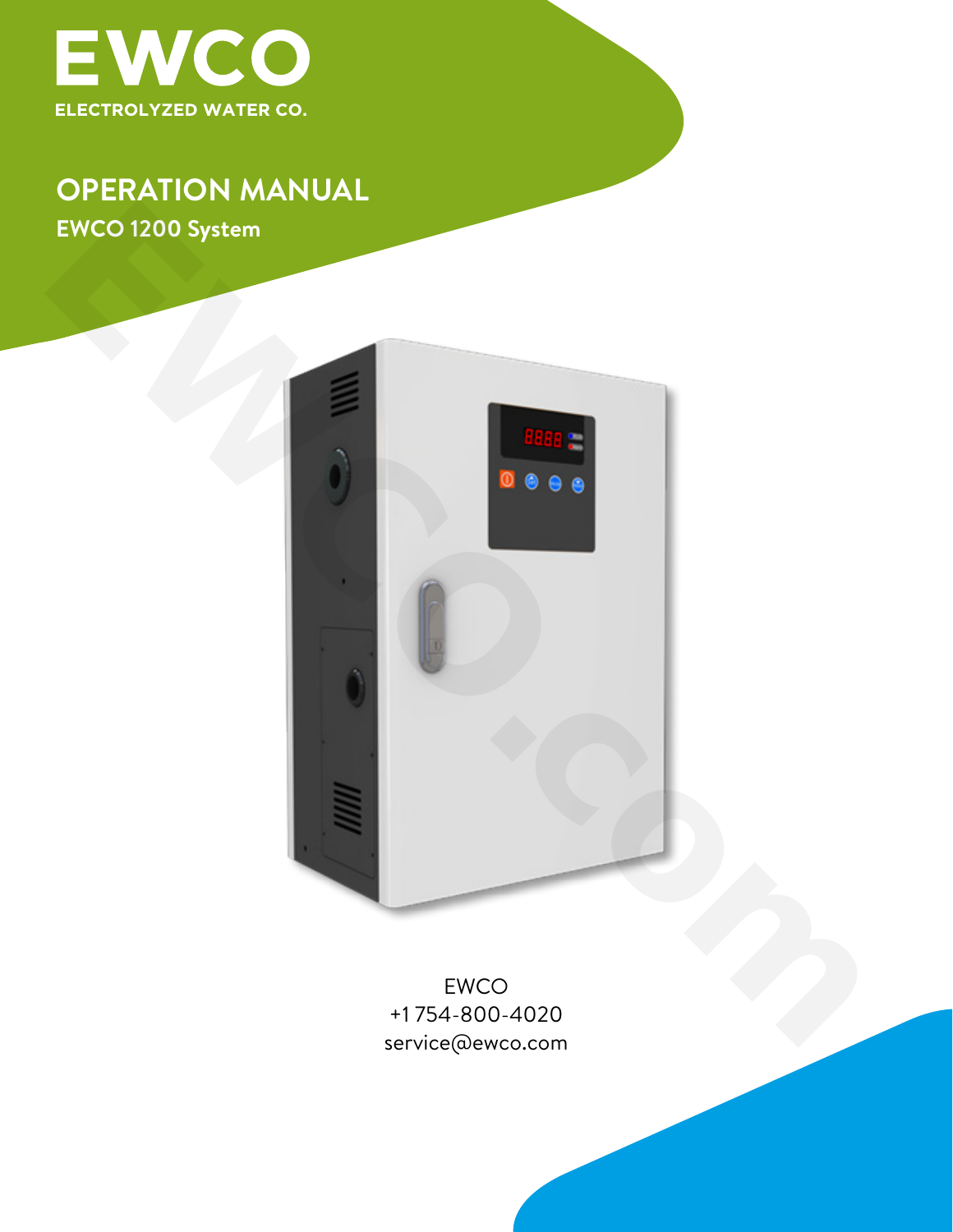# **Table of Contents**

| <b>Table of Contents</b>   |        |
|----------------------------|--------|
| Specifications             | Page 3 |
| Requirements               | Page 3 |
| <b>Buttons and Display</b> | Page 4 |
| System Alarms              | Page 4 |
| Settings & Performance     | Page 5 |
| <b>Safety Precautions</b>  | Page 6 |
| Additive                   | Page 6 |
| Controlling pH             | Page 6 |
| Controlling Concentration  | Page 7 |
| Measuring Concentration    | Page 8 |
| Maintenance                | Page 8 |
|                            |        |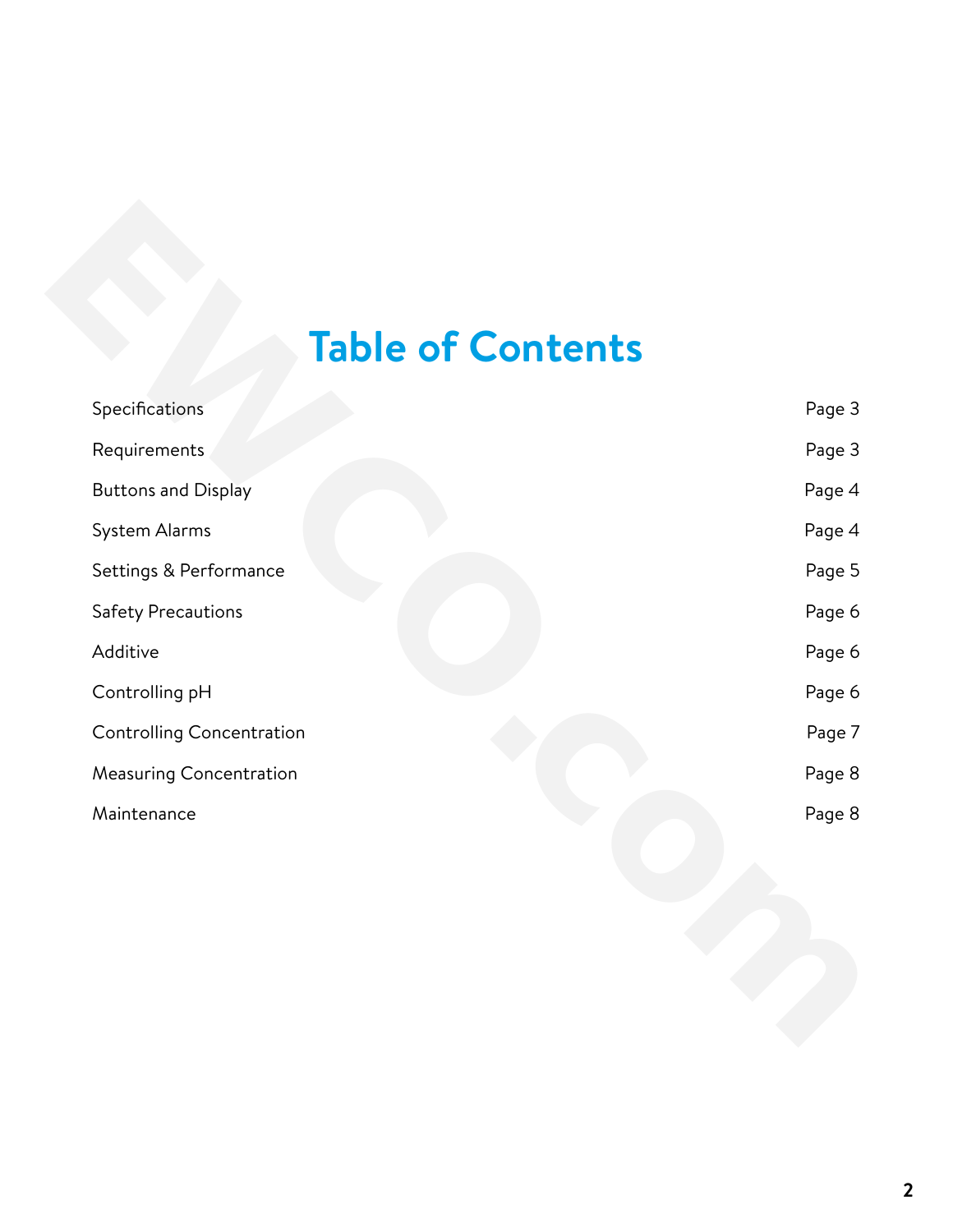# <span id="page-2-0"></span>**Specifications**

| <b>Model</b>                                   | <b>EWCO 1200</b>                                                 |  |
|------------------------------------------------|------------------------------------------------------------------|--|
| Power                                          | AC 110/220V 50/60HZ 700W                                         |  |
| <b>Dimensions</b>                              | 35 x 24 x H 52 cm (13.8 x 9.5 x 20.5 in)                         |  |
| Weight                                         | 21.2 kg (47 lbs.)                                                |  |
| <b>Production Cell Type</b>                    | Single cell electrolysis for generating hypochlorous acid (HOCI) |  |
| <b>Concentration Range</b>                     | 20 to 400 ppm of free available chlorine (FAC)                   |  |
| <b>Ampere Settings</b>                         | 20 to 65 amp                                                     |  |
| <b>Pump Speed Settings</b>                     | 0 to 19 (max. speed to min. speed)                               |  |
| <b>Requirements</b>                            |                                                                  |  |
| <b>Ambient Temperature</b>                     | 5 to 50 °C (41 to 122 °F)                                        |  |
| <b>Feed Water &amp; Brine Temperature</b>      | 10 to 30 °C (50 to 86 °F)                                        |  |
| <b>Feed Water &amp; Brine Water</b><br>Quality | Hardness < 80 ppm (higher will damage the electrolysis cells)    |  |
| Humidity                                       | Less than 96% Relative Humidity (RH)                             |  |
| <b>Minimum Flow Rate</b>                       | 4 L/min (lower flow rates will damage the electrolysis cells)    |  |
| Maximum Watar Droccuro                         | <b>SO DCI</b>                                                    |  |

## **Requirements**

| <b>Ambient Temperature</b>                     | 5 to 50 $^{\circ}$ C (41 to 122 $^{\circ}$ F)                   |  |
|------------------------------------------------|-----------------------------------------------------------------|--|
| <b>Feed Water &amp; Brine Temperature</b>      | 10 to 30 °C (50 to 86 °F)                                       |  |
| <b>Feed Water &amp; Brine Water</b><br>Quality | Hardness $<$ 80 ppm (higher will damage the electrolysis cells) |  |
| Humidity                                       | Less than 96% Relative Humidity (RH)                            |  |
| <b>Minimum Flow Rate</b>                       | 4 L/min (lower flow rates will damage the electrolysis cells)   |  |
| <b>Maximum Water Pressure</b>                  | 50 PSI                                                          |  |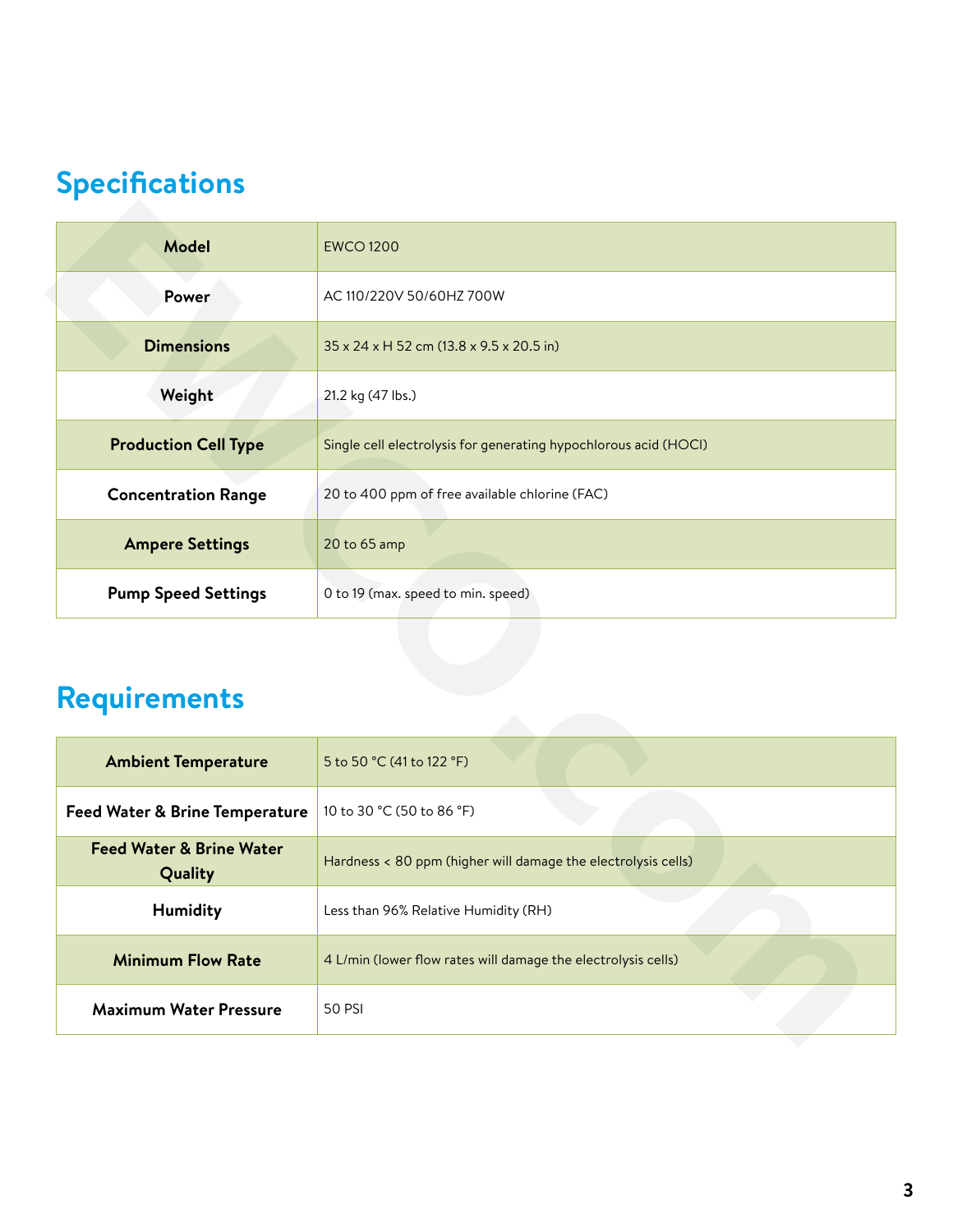# **Buttons and Display**



| No | <b>Description</b>              |
|----|---------------------------------|
| 1  | <b>LED</b> display              |
| 2  | System is running               |
| 3  | Check error code in LED display |
| 4  | System RUN On/Off               |
| 5  | Mode button (see uses below)    |
| 6  | Set button (see uses below)     |
| 7  | Reset alarm to resume running   |

# **System Alarms**

<span id="page-3-0"></span>

| <b>Buttons and Display</b> |               |                                                                                                                                                                                                                                    |                                                                                                                                                                                               |                                 |
|----------------------------|---------------|------------------------------------------------------------------------------------------------------------------------------------------------------------------------------------------------------------------------------------|-----------------------------------------------------------------------------------------------------------------------------------------------------------------------------------------------|---------------------------------|
|                            |               |                                                                                                                                                                                                                                    | <b>No</b>                                                                                                                                                                                     | <b>Description</b>              |
|                            |               |                                                                                                                                                                                                                                    | 1                                                                                                                                                                                             | LED display                     |
|                            |               |                                                                                                                                                                                                                                    | $\overline{2}$                                                                                                                                                                                | System is running               |
|                            |               |                                                                                                                                                                                                                                    | $\overline{\mathbf{3}}$                                                                                                                                                                       | Check error code in LED display |
|                            |               |                                                                                                                                                                                                                                    | $\overline{\mathbf{4}}$                                                                                                                                                                       | System RUN On/Off               |
|                            |               |                                                                                                                                                                                                                                    | 5                                                                                                                                                                                             | Mode button (see uses below)    |
|                            |               |                                                                                                                                                                                                                                    | 6                                                                                                                                                                                             | Set button (see uses below)     |
|                            |               |                                                                                                                                                                                                                                    | $\overline{7}$                                                                                                                                                                                | Reset alarm to resume running   |
| <b>System Alarms</b>       |               |                                                                                                                                                                                                                                    |                                                                                                                                                                                               |                                 |
| <b>Error Code</b>          | <b>Reason</b> |                                                                                                                                                                                                                                    |                                                                                                                                                                                               | <b>Action</b>                   |
| Err1                       | Low Flow      | Check the flow of the feed water into the equipment. Once corrective action has been taken<br>to sustain the water flow above 4 L/min, press the "Reset" button to cancel the alarm. If<br>unresolved, contact the service center. |                                                                                                                                                                                               |                                 |
| Err2                       | Low Current   | Check the concentration of the additive and confirm no disruption of intake flow of the additive.<br>Press the "Reset" button to cancel the alarm. If unresolved, contact the service center.                                      |                                                                                                                                                                                               |                                 |
| Err3                       | High Current  |                                                                                                                                                                                                                                    | Check the concentration of the additive and confirm no disruption of intake flow of the additive.<br>Press the "Reset" button to cancel the alarm. If unresolved, contact the service center. |                                 |
| Err4                       | Low Voltage   | The voltage is abnormally low. Please contact the service center for further assistance.                                                                                                                                           |                                                                                                                                                                                               |                                 |
| Err <sub>5</sub>           | Fan Error     | The cooling fan is not functioning. Please contact the service center for further assistance.                                                                                                                                      |                                                                                                                                                                                               |                                 |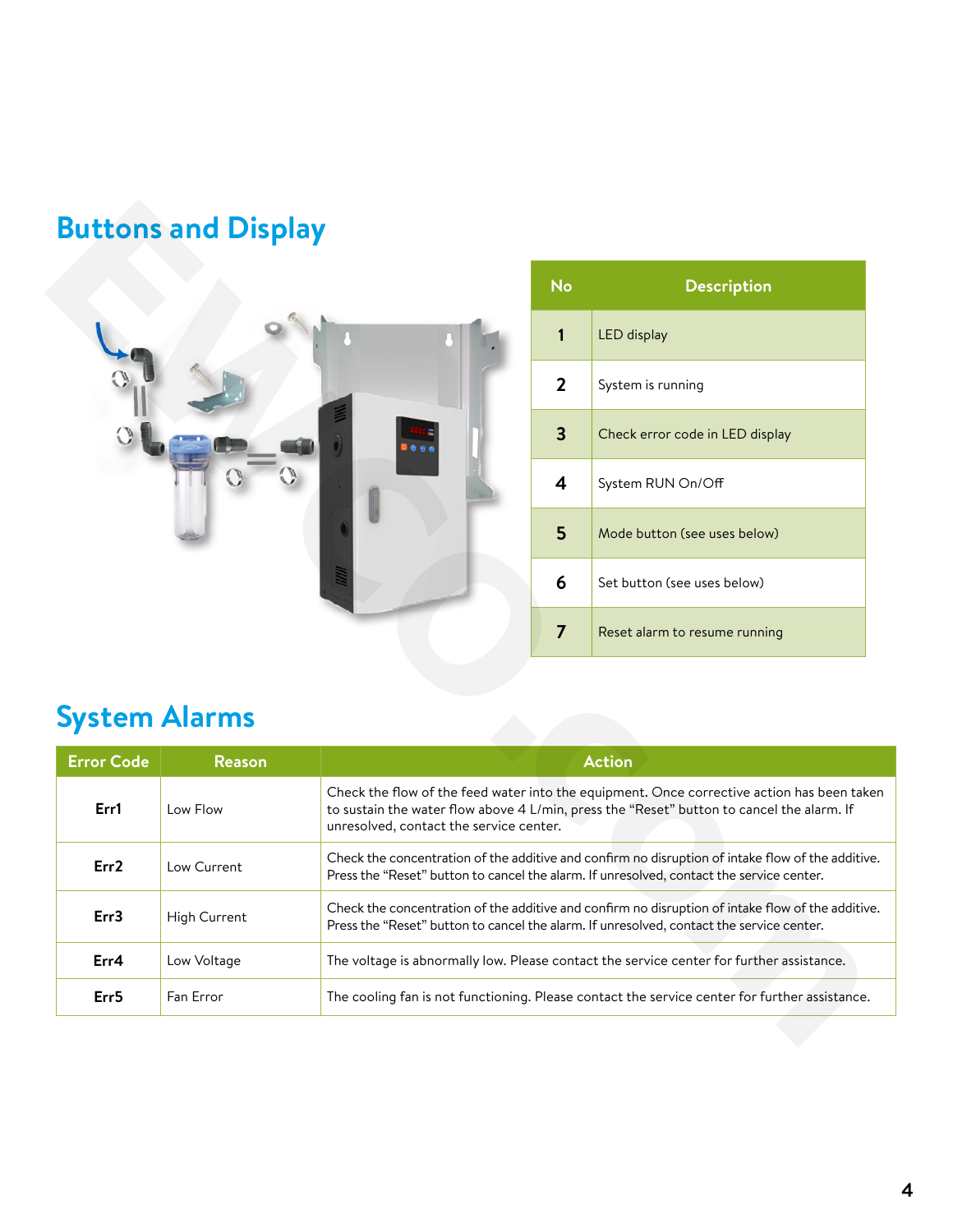# <span id="page-4-0"></span>**Settings & Performance**

| Voltage (v)                                        | The voltage is a performance measurement and is not adjustable.<br>Displaying the voltage:<br>When the machine is running, press "Mode" button until voltage (v) setting is<br>displayed.                                                                                                                                                                                                                                                                                                                                                                                    |
|----------------------------------------------------|------------------------------------------------------------------------------------------------------------------------------------------------------------------------------------------------------------------------------------------------------------------------------------------------------------------------------------------------------------------------------------------------------------------------------------------------------------------------------------------------------------------------------------------------------------------------------|
| Liters per Minute (L)                              | The Liters per Minute (L) or flow rate can be controlled by tightening or loosening<br>the water inflow gate valve. A higher flow rate will decrease the concentration of free<br>available chlorine (FAC) and a lower flow rate will increase the concentration of FAC.<br>Adjusting the liters per minute:<br>1. When the system is running, press "Mode" button until the liters per minute (L)<br>is displayed.<br>2. The water inflow can be adjusted by tightening or loosening the gate valve<br>found inside the front chamber of the system (pictured to the left). |
| Ampere (A)<br>Max. ampere: 65<br>Min. ampere: 20   | The ampere is an adjustable setting. The range is from 20 to 65 ampere. Higher<br>settings will increase the concentration of free available chlorine (FAC).<br>Adjusting the ampere:<br>1. Press "Mode" button until ampere (A) setting is displayed.<br>2. Press "Set" button to increase the ampere. Press "Reset" button to decrease<br>the ampere.                                                                                                                                                                                                                      |
| Pump Speed (PS)<br>Max. speed: 0<br>Min. speed: 19 | The pump speed is an adjustable setting. The range is from 0 to 19. Lower settings will<br>increase the pump speed and thus increase the additive dosed into the electrolysis cell.<br>For most purposes, the pump speed should be kept in mid-range.<br>1. Press "Mode" button until pump speed (PS) setting is displayed.<br>2. Press "Set" button to increase the pump speed. Press "Reset" button to<br>decrease the pump speed.                                                                                                                                         |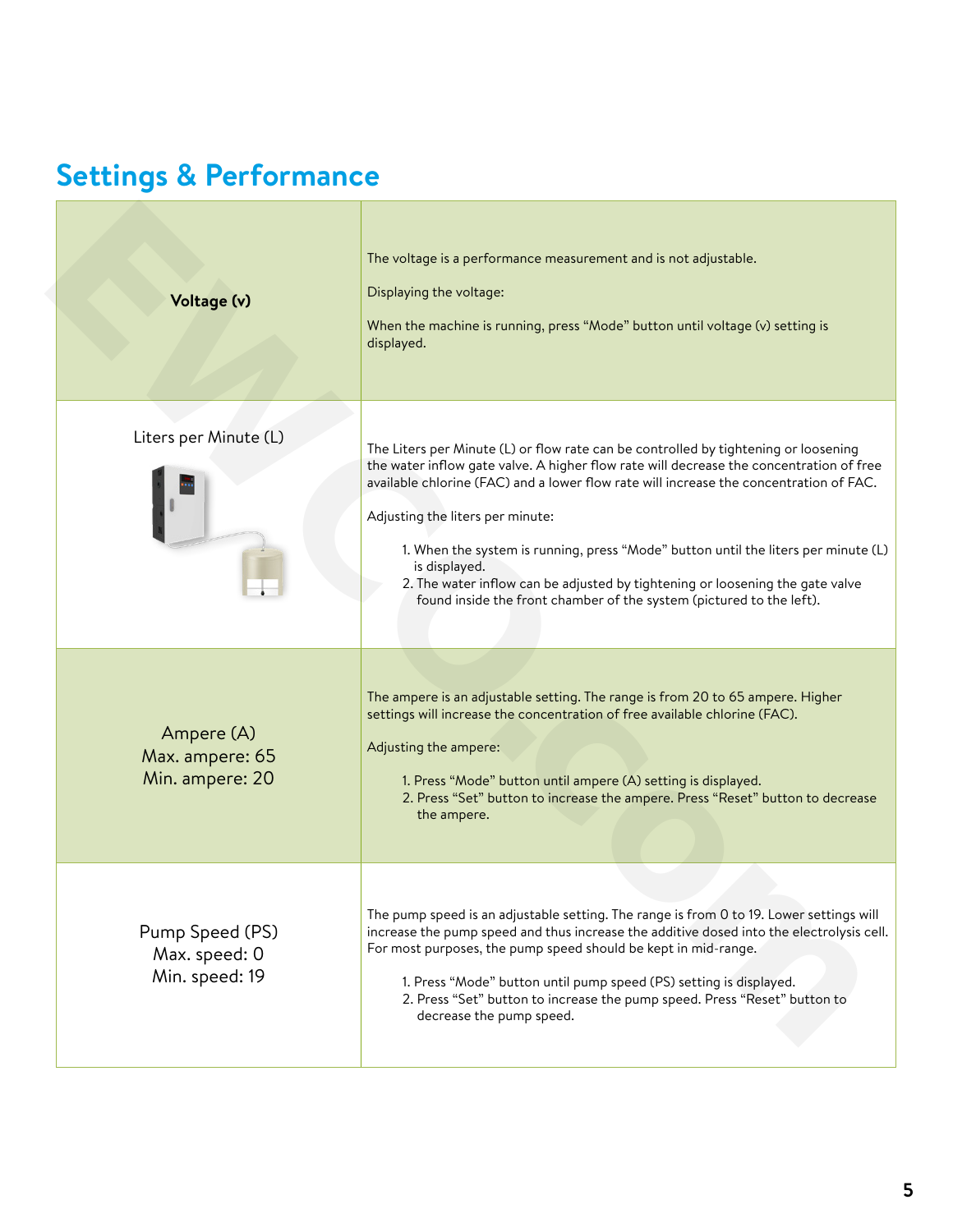<span id="page-5-0"></span>

| <b>Safety Precautions</b>                                                                                                                                                                                                                                                                                                                                                                                                                 | <b>Brine / Additive Formulas</b>                                                                                                                                                                                                                                                                                                                                                                                                                                                                                                                                                           |  |
|-------------------------------------------------------------------------------------------------------------------------------------------------------------------------------------------------------------------------------------------------------------------------------------------------------------------------------------------------------------------------------------------------------------------------------------------|--------------------------------------------------------------------------------------------------------------------------------------------------------------------------------------------------------------------------------------------------------------------------------------------------------------------------------------------------------------------------------------------------------------------------------------------------------------------------------------------------------------------------------------------------------------------------------------------|--|
| <b>Ventilation Risks</b>                                                                                                                                                                                                                                                                                                                                                                                                                  | Electrolyzed water contains small quantities of hydrogen gas (H2) that is released<br>from solution into the air. These gases, if accumulated, can be explosive. Electrolyzed<br>water contains free chlorine molecules. Free chlorine molecules have potential to form<br>chlorine gas (Cl2) when pH of solution becomes acidic. Chlorine gas, if inhaled, can<br>cause respiratory irritation or injury and is a health risk. Equipment must be installed<br>in a well-ventilated area to avoid accumulation of gases. Do not install equipment near<br>heat sources over 400°C (750°F). |  |
| <b>Electric Shock and Fire Risks</b>                                                                                                                                                                                                                                                                                                                                                                                                      | Only use certified outlets. Do not place the equipment in water or allow the equipment<br>to be exposed to external sources of water. Do not operate equipment if electric cord<br>is damaged. Do not operate equipment in environments of relative humidity greater<br>than 95%. In the event of an electric shock or fire, equipment must be removed from<br>the power source immediately.                                                                                                                                                                                               |  |
|                                                                                                                                                                                                                                                                                                                                                                                                                                           |                                                                                                                                                                                                                                                                                                                                                                                                                                                                                                                                                                                            |  |
|                                                                                                                                                                                                                                                                                                                                                                                                                                           | <b>Additive</b>                                                                                                                                                                                                                                                                                                                                                                                                                                                                                                                                                                            |  |
| The total hardness of the water used to make the additive must be less than 80 ppm. Using ground water or any other water with a<br>total hardness greater than 80 ppm will quickly develop mineral deposits on the electrolysis cells and cause damage. The salt must be<br>composed of sodium chloride (NaCl) and cannot contain iodine or other mineral additives. Using the wrong salt can cause damage to the<br>electrolysis cells. |                                                                                                                                                                                                                                                                                                                                                                                                                                                                                                                                                                                            |  |
| Instructions for filling additive tank:<br>1. Fill additive tank with water (tap water, reverse osmosis water or distilled water)<br>2. Add salt and mix until water is fully saturated with salt.                                                                                                                                                                                                                                        |                                                                                                                                                                                                                                                                                                                                                                                                                                                                                                                                                                                            |  |
| Note: Maintaining a constant level of undissolved salt at the bottom of the additive tank will help ensure that the additive is fully<br>saturated with salt. The saturation of salt in water is typically in the range of 28 to 32%.                                                                                                                                                                                                     |                                                                                                                                                                                                                                                                                                                                                                                                                                                                                                                                                                                            |  |
|                                                                                                                                                                                                                                                                                                                                                                                                                                           |                                                                                                                                                                                                                                                                                                                                                                                                                                                                                                                                                                                            |  |
|                                                                                                                                                                                                                                                                                                                                                                                                                                           | <b>Controlling pH</b>                                                                                                                                                                                                                                                                                                                                                                                                                                                                                                                                                                      |  |
| Why is pH important?                                                                                                                                                                                                                                                                                                                                                                                                                      | The pH of a free chlorine solution is important because the pH determines which chlorine molecules will be dominant. Hypochlorous acid<br>(HOCl) dominates at pH 5. As the pH rises above 7.5, hypochlorite (OCl-) becomes more dominant.                                                                                                                                                                                                                                                                                                                                                  |  |
| At pH 5, over 99% of the free chlorine molecules will be HOCI.                                                                                                                                                                                                                                                                                                                                                                            |                                                                                                                                                                                                                                                                                                                                                                                                                                                                                                                                                                                            |  |

## **Additive**

- 1. Fill additive tank with water (tap water, reverse osmosis water or distilled water)
- 2. Add salt and mix until water is fully saturated with salt.

### **Controlling pH**

#### Why is pH important?

At pH 6, over 90% of the free chlorine molecules will be HOCl.

At pH 7, over 80% of the free chlorine molecules will be HOCl.

At pH 8, only 20% of the free chlorine molecules will be HOCl.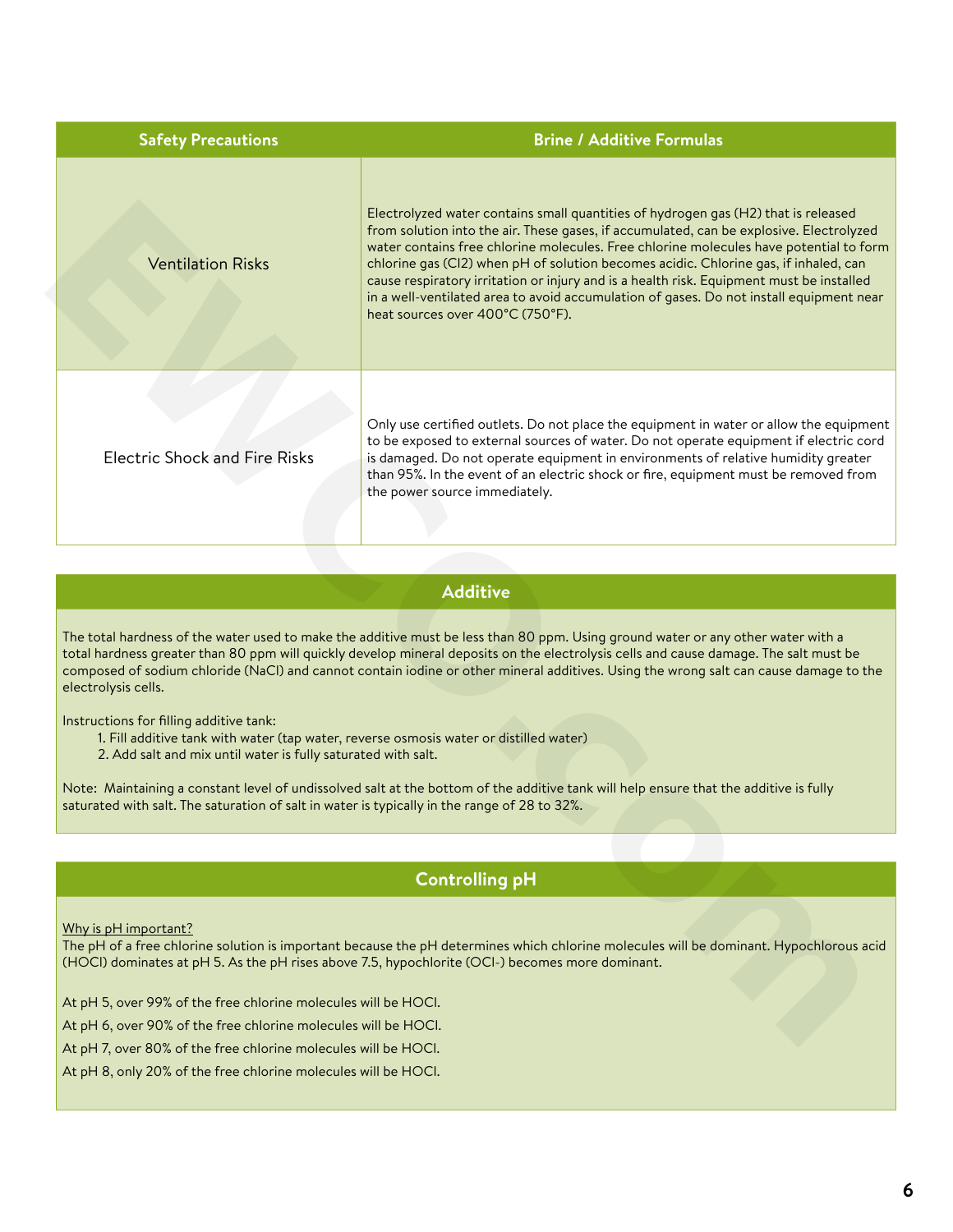<span id="page-6-0"></span>

#### Two Methods for Optimizing pH of Free Chlorine Solution

- 1. Adding hydrochloric acid (HCl) to additive tank (acceptable method if system settings will always be constant)
- 2. Dosing hydrochloric acid (HCl) to inflow water with EWCO pH Dosing System (preferred method)

#### How to Acidify the Additive

Acidifying the additive is done by adding hydrochloric acid (HCl) to the additive tank. The amount of HCl to add depends on the system settings therefore we have a calculator for guidance.

- 1. Visit calculator at: EWCO.com/SettingsCalculator
- 2. Enter the pH of your inflow water and target concentration of free chlorine (in ppm)
- 3. Press "Calculate" to view recommended system settings
- 4. Click on "Additive Formula" link to view recommended additive formula

Important: Generating HOCl for food contact requires Food Chemicals Codex (FCC) grade hydrochloric acid (HCl 35-37%). For general sanitation, technical grade hydrochloric acid (HCl 32%) may be used. Proper personal protective gear required when preparing additive with hydrochloric acid (HCl).

#### How to Acidify the Inflow Water with the EWCO pH Dosing System

EWCO offers a pre-built dosing system with pH sensor and controller to optimize the pH of the inflow water. For more details visit [Store.](http://Store.EcoloxTech.com ) EWCO.com The water inflow can be lowered as needed until the system outflow of free chlorine is optimized for hypochlorous acid (HOCl) between pH 5 and pH 6.

Important: Generating HOCl for food contact requires Food Chemicals Codex (FCC) grade hydrochloric acid (HCl 35-37%). For general sanitation, technical grade hydrochloric acid (HCl 32%) may be used. Proper personal protective gear required when preparing additive with hydrochloric acid (HCl).

## **Controlling Concentration**

The concentration is measured in parts per million (ppm) of free available chlorine. The 3 variables below can be adjusted to change the concentration.

- 1. Flow Rate (L/min) controlled by gate valve allowing feed water to flow into system
- 2. Ampere (A) controlled by system settings
- 3. Pump Speed (PS) controlled by system settings

Use the Settings Calculator to view the recommended settings:

- 1. Visit calculator at: [EWCO.com/SettingsCalculator](http://EcoloxTech.com/SettingsCalculator)
- 2. Enter the pH of your inflow water and target concentration of free available chlorine (FAC) in ppm
- 3. Press "Calculate" to view recommended system settings